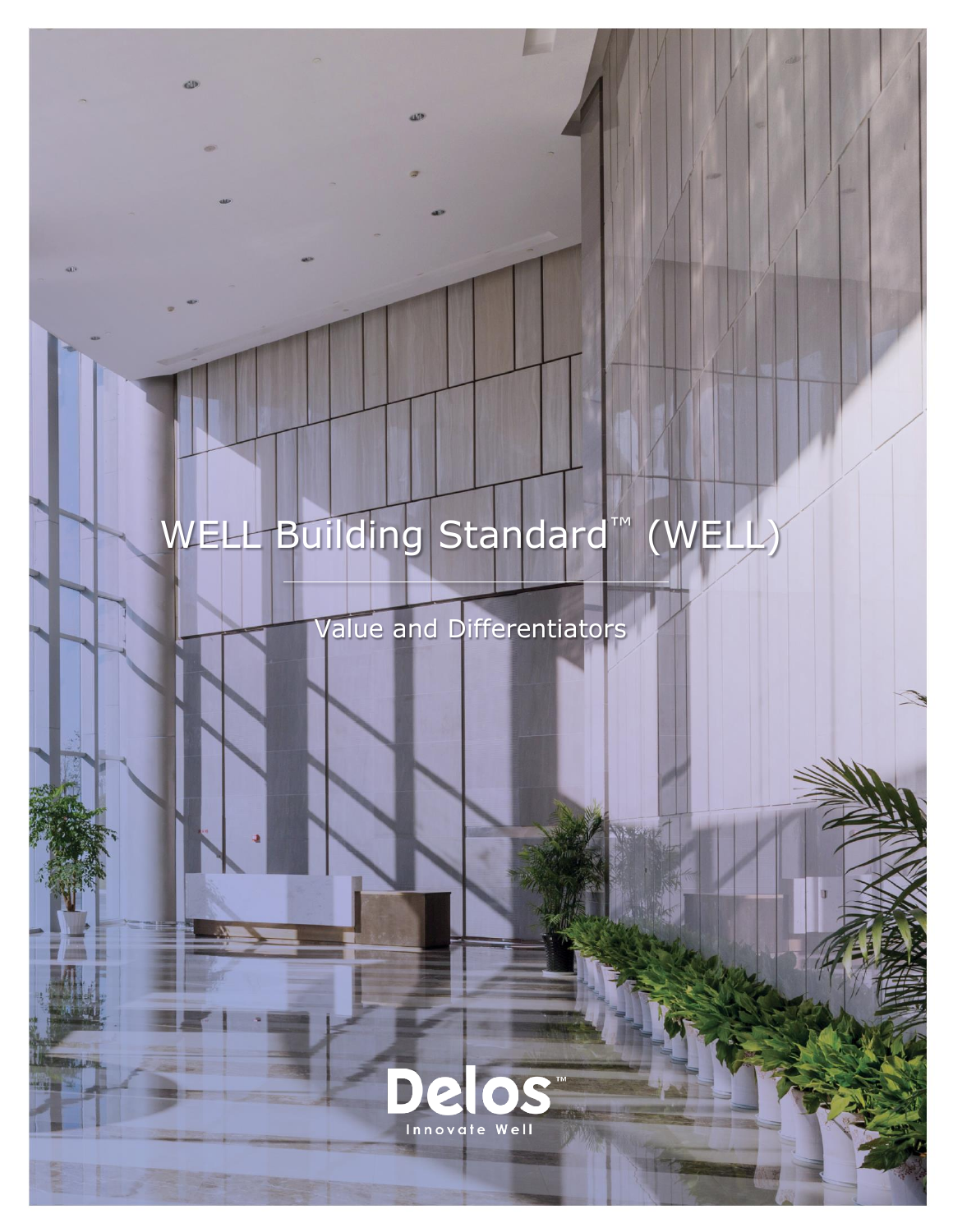### WELL Building Standard™ (WELL) Value and Differentiators

## TABLE OF CONTENTS

| I. –                                              | WELL Building Standard General Resources              | 3              |
|---------------------------------------------------|-------------------------------------------------------|----------------|
| Н.                                                | Talking Points - On the Value of WELL                 | 3              |
|                                                   | III. Talking Points - On the Differentiators of WELL  | $\overline{4}$ |
| IV.                                               | Research Articles and News Clips                      | 5              |
|                                                   | Financial Returns of a Healthy Workplace<br>$\bullet$ |                |
|                                                   | Resources for Designing for Health<br>$\bullet$       |                |
|                                                   | WELL in the News<br>$\bullet$                         |                |
|                                                   | Testimonials<br>$\bullet$                             |                |
|                                                   |                                                       |                |
|                                                   |                                                       |                |
| <b>Please feel free to contact:</b>               |                                                       |                |
| <b>Cindy Sisson - Delos, Business Development</b> |                                                       |                |
| 704.906.9507   cindysissondelos@gmail.com         |                                                       |                |

**120 Quaker Road, Mooresville, NC 28117**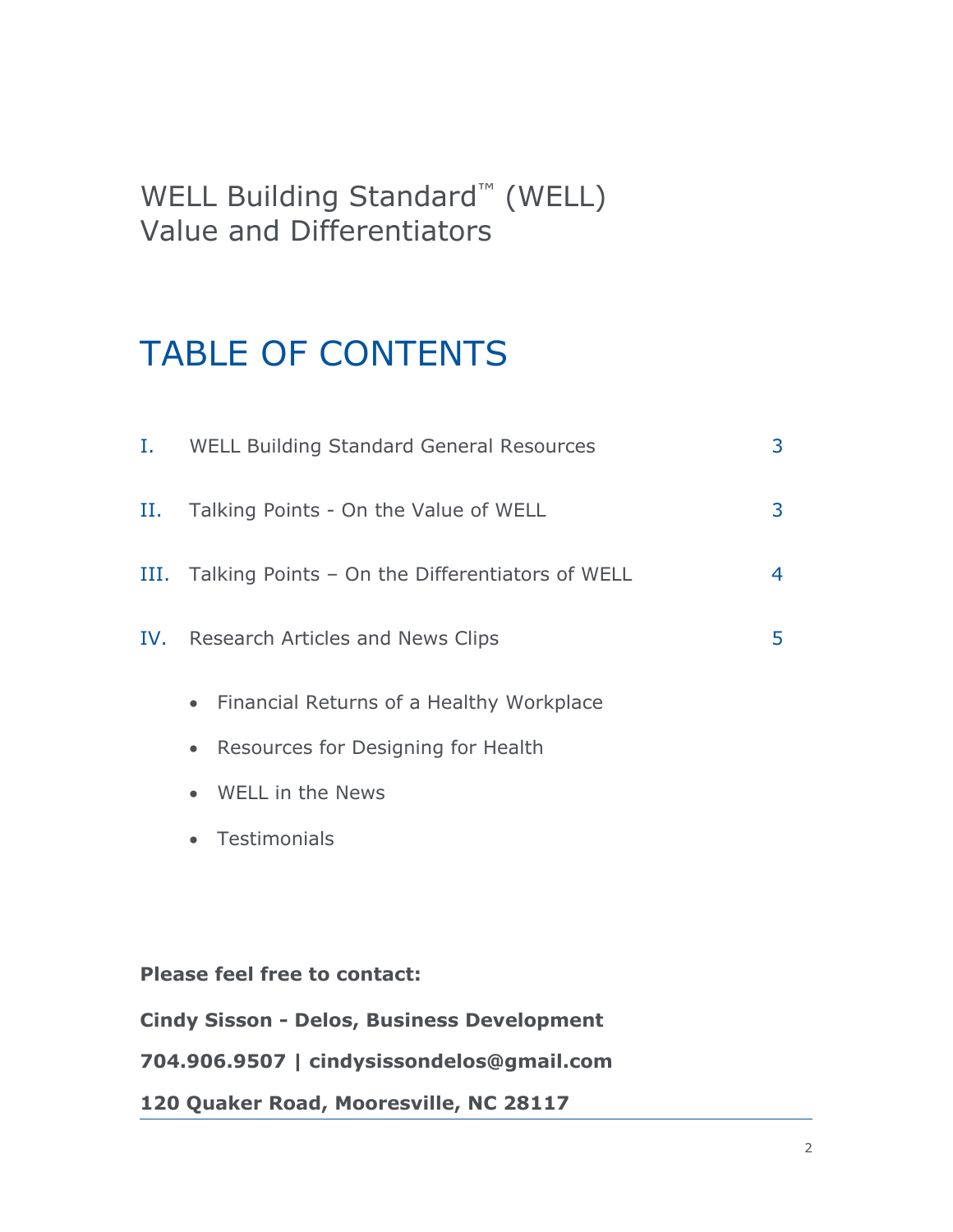#### I. WELL BUILDING STANDARD GENERAL RESOURCES

[WELL Brochure](https://www.wellcertified.com/sites/default/files/resources/WELLBrochure_111815_0.pdf)

 $\overline{a}$ 

[WELL Presentation](https://www.wellcertified.com/resources/presentation-well)

[WELL Resources: Download the WELL Building Standard, Certification Guidebook and more](http://www.wellcertified.com/resources)

[WELL Webinars, Courses, Workshops, and Events](https://www.wellcertified.com/content/learn)

[Frequently Asked Questions](https://www.wellcertified.com/faq)

#### II. TALKING POINTS - ON THE VALUE OF WELL

- The WELL Building Standard (WELL) is an evidence-based system for measuring, certifying and monitoring the performance of building features that impact health and well-being.
	- This first-of-its-kind building certification program places occupant well-being at the center of design and construction decisions.
	- WELL is grounded in a body of medical and scientific research that explores the connection between the buildings where we spend more than 90 percent of our time<sup>1</sup> and the health and wellness impacts on building occupants.
- Think of WELL as a readily available *encyclopedia on how the built environment can positively impact occupant health and well-being*.
	- The WELL Building Standard is a reference where quality information about human health and well-being is conveniently organized and translated to be applicable to the building sector.
- WELL is a *holistic approach to wellness in the built environment* that integrates design strategies with improvements to ongoing operational and policy protocols.
	- Each WELL feature is designed to address issues that impact the health, comfort or knowledge of occupants through design, operations and behavior.
	- WELL provides a comprehensive approach to health and well-being in the built environment, covering air, water, lighting and comfort (such as acoustical quality or thermal considerations), as well as how the environment can promote healthy eating, physical activity and cognitive health.
- WELL creates trust, visibility and recognition.
	- Becoming WELL Certified creates a strong brand management, reputational and marketing platform from which clients can showcase their investment and commitment toward employee health.
- *For most businesses, their single greatest asset is their employees*, a term increasingly referred to as "human capital."
	- The ability of all businesses to attract and retain employees, reduce negative health impacts and improve productivity are seen as essential and fundamental to their overall and continued success.
	- The same examples that apply to business owners and employees are also transferable to education (educators and students), commercial real estate (tenants and landlords), multifamily residential (operators and residents), health care (providers and patients) and virtually all types of places for people.
- WELL building decisions are not necessarily more expensive decisions, but more informed decisions.
	- People are the biggest asset in any building, and thus the ultimate goal should always be to attract, retain, reduce risks and enhance experience for this enormous spend.

 $1$  U.S. Environmental Protection Agency "Healthy Buildings, Healthy People: A Vision for the 21st Century." October 2001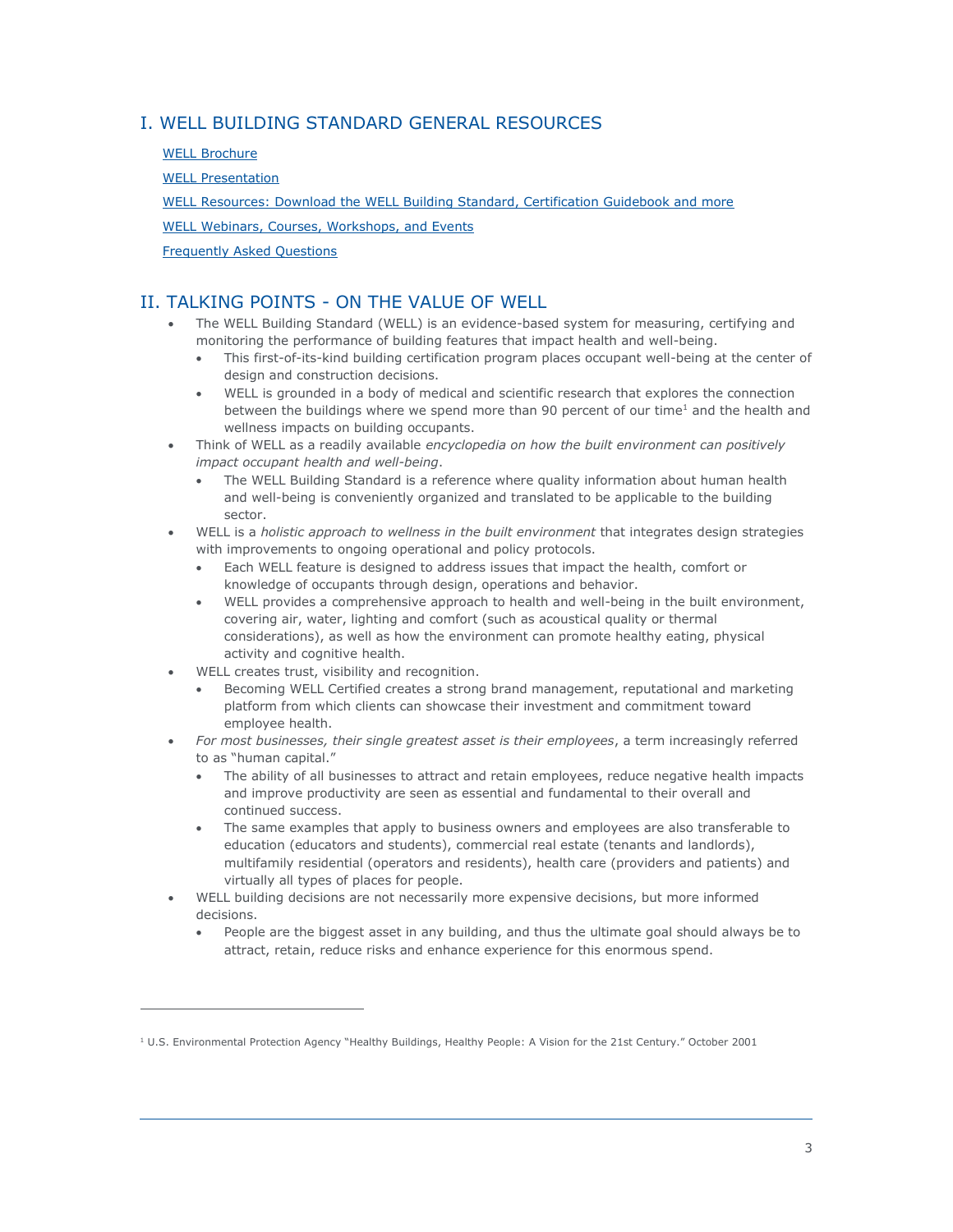• Employers spend 90 percent of their annual operating costs on people<sup>2</sup>. This means that even a small impact on productivity, engagement and satisfaction in the workplace can have huge returns on investment.

#### III. TALKING POINTS – ON THE DIFFERENTIATORS OF WELL

- The WELL Building Standard™ is the first building standard to focus exclusively on the health and wellness of the people in a building, rather than its energy use or carbon footprint.
	- WELL is a performance-based system for measuring, certifying and monitoring features of the built environment that impact human health and well-being, through air, water, nourishment, light, fitness, comfort and mind.
- The International WELL Building Institute™ (IWBI™) requires all WELL Certified™ spaces to meet performance metrics for indoor air quality, water quality and acoustics.
	- Performance Verification, which is an onsite audit and visual assessment, occurs at least one-month post-occupancy and includes testing of the performance metrics and spot checks of all applicable features.
	- Further, WELL requires projects to conduct an occupant survey to gather feedback around a variety of topics. This allows organizations to gain insight on areas that require improvement, as well as to compare progress across industries and locations.
	- Independent, third-party onsite verification combined with occupant feedback creates unparalleled accountability for wellness in the workplace.
	- Recertification every three years ensures that the project maintains the same high level of design, maintenance and operations over time.
	- WELL fees include the cost of Performance Verification and a WELL Assessor.
		- *Registration* through WELL Online includes the following:
			- Access to WELL Online and to IWBI's project customer support team.
			- The project will be assigned a WELL Assessor who will provide technical support and answer questions about the overall WELL Certification process. The WELL Assessor will also be responsible for reviewing documentation and conducting Performance Verification.
			- Visibility of project profile on IWBI's website and access to additional marketing collateral, for projects that elect to be made public
		- *Performance Verification* is included in IWBI fees. Performance Verification includes the following:
			- An onsite inspection of all WELL features that can be visually verified. The WELL Assessor will also spot check certain features, including ceiling heights, entryway design, materials and finishes, glare control, air filters, furniture design, food which is sold or distributed and onsite fitness facilities.
			- Performance Verification conducted by independent, third-party WELL Assessors at least one-month post-occupancy. WELL Assessors are assigned to a project upon registration by Green Business Certification Inc. (GBCI). WELL Assessors both verify that your project complies with the WELL Building Standard requirements and are responsible for the documentation review and Performance Verification phases of WELL Certification. Anything that can be quantifiably measured or visually verified will be checked by the WELL Assessor during WELL Performance Verification. The WELL Assessor can also assist in answering technical questions about WELL features throughout the WELL Certification process.
			- Performance testing completed by WELL Assessors, including but not limited to the following:
				- Indoor Air Quality tests for approximately 10 air contaminants.
				- Drinking water quality tests for approximately 30 water contaminants.
				- Light quality tests measuring artificial ambient light, task light level and total light.

 $\overline{a}$ 

<sup>&</sup>lt;sup>2</sup> Knoll Workplace Research "What's Good for People, Moving from Wellness to Well-Being", Kate Lister 2014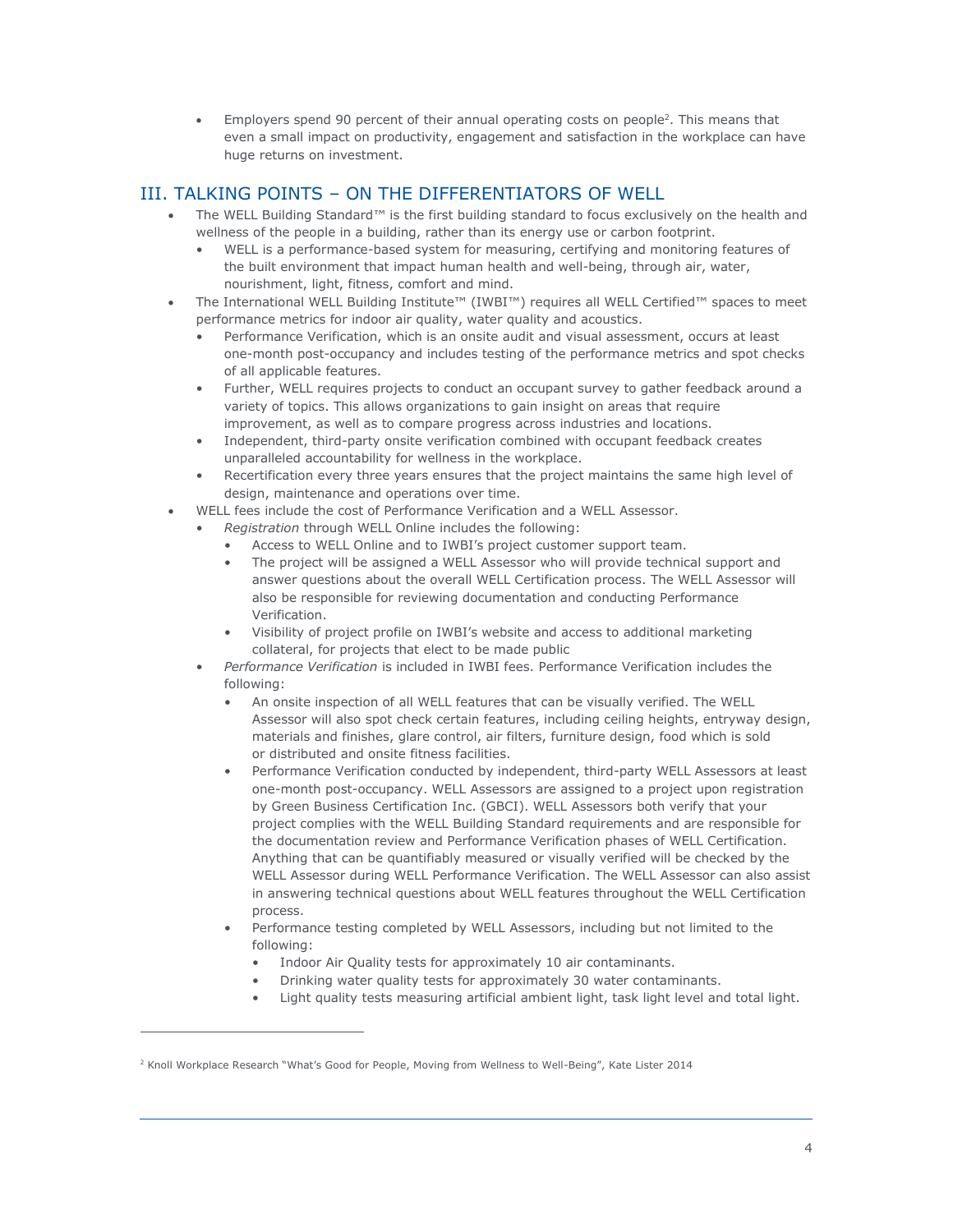- Acoustic quality tests measuring noise criteria of mechanical equipment, reverberation time and decibel levels from exterior noise.
- Travel, expenses and related materials for WELL Assessors are included in the cost of Performance Verification.
- When compared to a LEED project with Enhanced Commissioning, the final costs are very comparable. Performance Verification is an essential element to achieve WELL Certification, so it must be regulated by IWBI/GBCI.
- The independent, institutional, third-party validation of all performance metrics is the real value add for projects.
- *WELL Certification* demonstrates that the project has successfully documented compliance with all applicable features and passed third-party Performance Verification. Upon achievement of WELL Certification, the project will receive:
	- A WELL Certification plaque and certificate.
	- Branding kit, project team awards, sample quotes, press releases and other marketing resources to help you promote your WELL Certified project.

#### IV. ARTICLES AND NEWS CLIPS

#### FINANCIAL RETURNS HIGHLIGHTED FOR HEALTH AND WELL-BEING IN THE WORKPLACE

[Hard Return on Employee Wellness Programs -](https://hbr.org/2010/12/whats-the-hard-return-on-employee-wellness-programs) Harvard Business Review

[Employee Wellness as Strategic Business Imperative -](https://www.ibx.com/pdfs/employers/employer_resources/wellness_whitepapers/wellness_whitepaper_112013.pdf) IBX

[Financial Benefits of a Comprehensive Health and Wellness Plan -](http://vendurawellness.com/the-financial-benefits-of-a-comprehensive-health-wellness-plan/) Vendura Wellness

[Big Business Finally Learns Wellness is Good for Business -](http://www.huffingtonpost.com/arianna-huffington/big-business-finally-lear_b_5559758.html?ir=Australia) Huffington Post

Proving [the Return of an Employee Wellness Program -](http://starwellnessusa.com/proving-the-return-of-an-employee-wellness-program/) Star Wellness USA

["Healthy Business is Essential to Great Work" -](https://www.bbhub.io/sustainability/sites/6/2015/06/15_0608-Impact-Report_Web.pdf) Bloomberg Impact Report

[5 Hallmarks of a Successful Corporate Wellness Program -](http://fortune.com/2015/04/13/corporate-wellness/) Fortune

[Healthy Workplaces Produce Workers Who Work Harder and Longer -](http://www.theguardian.com/sustainable-business/2016/jan/21/healthy-workplaces-produce-employees-who-work-smarter-and-longer) The Guardian

[Companies Ponder a Rating of Workers' Health](http://www.wsj.com/articles/companies-ponder-a-rating-of-workers-health-1453804200) – Wall Street Journal

#### **DESIGNING FOR HEALTH AND WELL-BEING**

Taking ['Healthy Design' from Movement to Reality –](http://new.aia.org/articles/13351-taking-healthy-design-from-movement-to-reality?utm_source=Real%20Magnet&utm_medium=Email&utm_content=2417223098&utm_campaign=98530079) American Institute of Architects

[The Next Chapter in Green Buildings: Health,](http://www.worldgbc.org/files/6314/1152/0821/WorldGBC__Health_Wellbeing__productivity_Full_Report.pdf) Wellbeing, and Productivity in Offices - World Green Building [Council](http://www.worldgbc.org/files/6314/1152/0821/WorldGBC__Health_Wellbeing__productivity_Full_Report.pdf)

[Drive Towards Healthier Buildings -](http://www.aia.org/aiaucmp/groups/aia/documents/pdf/aiab104164.pdf) Smart Market Report

#### **WELL IN THE NEWS**

[2016: Sustainable Buildings Go from Being Green to Being Good for You](http://www.theguardian.com/sustainable-business/2015/dec/29/sustainable-development-leed-green-buildings-architecture-design) – Guardian Sustainable Business [\(Op-ed\)](http://www.theguardian.com/sustainable-business/2015/dec/29/sustainable-development-leed-green-buildings-architecture-design)

[Deloitte Anchor Tenant for 477 Collins Street -](http://www2.deloitte.com/au/en/pages/media-releases/articles/deloitte-anchor-tenant-for-477-collins-street-040516.html) Deloitte

[GRESB and WELL: Complementary Tools to Promote Transparency and Leadership on Health and Well](https://www.gresb.com/insights/2016/06/gresb-and-well-complementary-tools-to-promote-transparency-and-leadership-on-health-and-well-being/)being – [GRESB Insights \(Blog\)](https://www.gresb.com/insights/2016/06/gresb-and-well-complementary-tools-to-promote-transparency-and-leadership-on-health-and-well-being/)

[Wellness of a Building is Key Plus for Landlords and Tenants](http://www.smh.com.au/business/property/wellness-of-a-building-is-key-plus-for-landlords-and-tenants-20160324-gnqaym.html) - Sydney Morning Herald

[WELL Building Standard Set to Storm the Property World](http://www.thefifthestate.com.au/products-services/rating-tools/well-building-standard/80106) – The Fifth Estate

CBRE Joins Forces with Delos to Promote Office Wellness – [Commercial Property Executive](https://www.cpexecutive.com/post/cbre-joins-forces-with-delos-to-promote-office-wellness/)

[WELL Standard Offers Multiple Benefits for Owners, Says Real Estate Executive](http://www.bdcnetwork.com/well-standard-offers-multiple-benefits-owners-says-real-estate-executive) - Building Design + **[Construction](http://www.bdcnetwork.com/well-standard-offers-multiple-benefits-owners-says-real-estate-executive)**